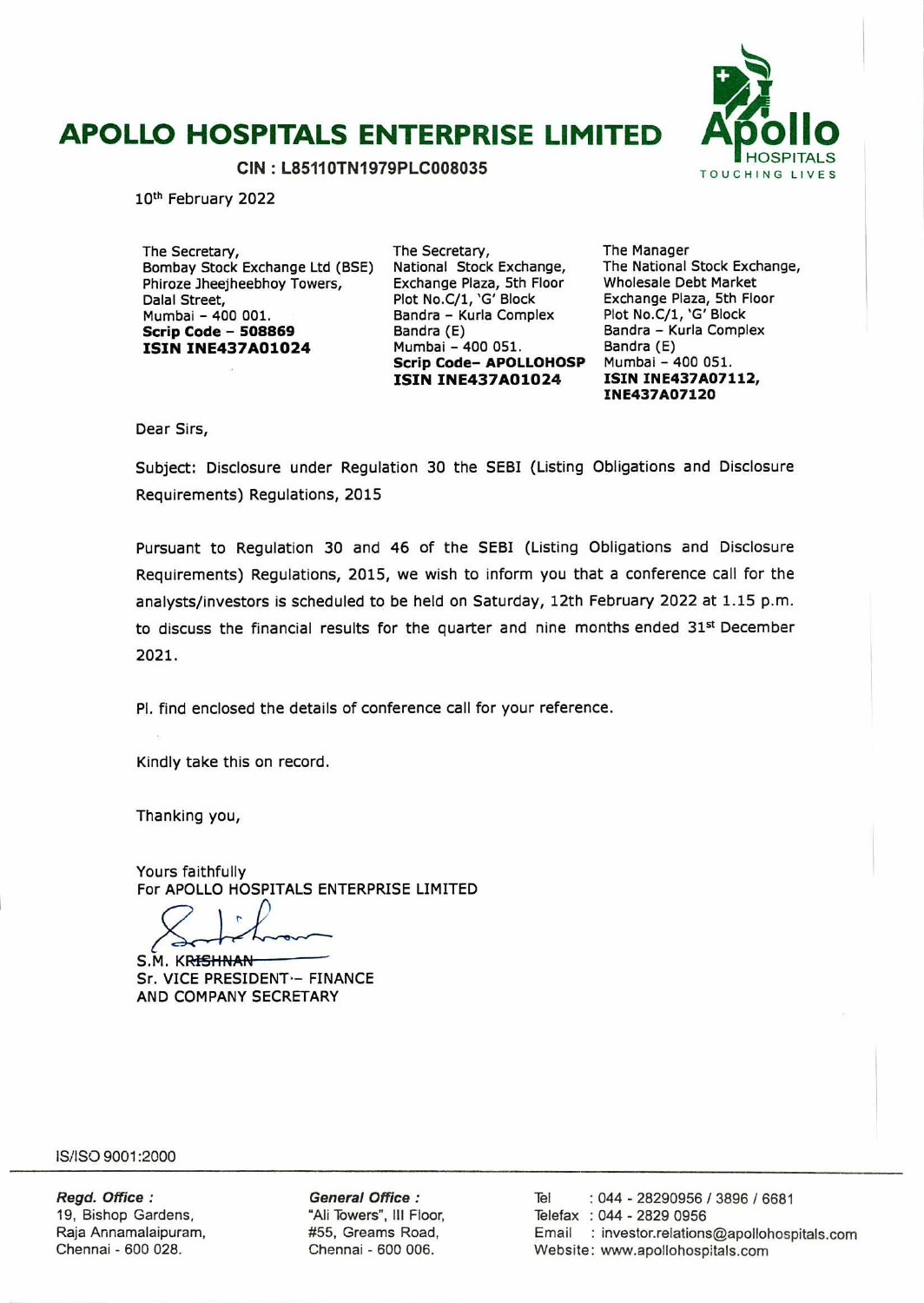

## **Apollo Hospitals Enterprise Limited to host Q3 FY22 Earnings Conference Call on**

### **Saturday, 12 February, 2022 at 1:15 PM IST**

Apollo Hospitals Enterprise Ltd. will organize a conference call for investors on February 12, 2022 at 1:15 pm IST. AHEL will be represented by:

Shobana Kamineni – Executive Vice Chairperson

Suneeta Reddy – Managing Director

Dr. Hariprasad – President, Hospitals Division

A. Krishnan - Chief Financial Officer

C. Chandra Sekhar – CEO of AHLL

Obul Reddy – CFO of Pharmacy business

Mr. Sanjiv Gupta – CFO of Apollo 24/7

The conference call follows the announcement of AHEL's financial results for the quarter and nine months ended December 31, 2021 which will be announced on Friday, February 11, 2022. The financial results along with the Earnings Presentation will be available on the corporate website: [www.apollohospitals.com.](http://www.apollohospitals.com/)

#### **Details of the conference call are as follows:**

| <b>Timing</b>              | 1:15 pm IST on Saturday, February 12, 2022<br>$\bullet$                                                                                                                                                                 |
|----------------------------|-------------------------------------------------------------------------------------------------------------------------------------------------------------------------------------------------------------------------|
| Conference dial-in         |                                                                                                                                                                                                                         |
| Primary number             | $\bullet$ +91 22 6280 1141 / +91 22 7115 8042                                                                                                                                                                           |
|                            |                                                                                                                                                                                                                         |
| Playback (India Number)    | • +91 22 7194 5757 (ID: 63178 until 19-February-22)                                                                                                                                                                     |
| Singapore Toll Free Number | $\bullet$ 800 101 2045                                                                                                                                                                                                  |
| Hong Kong Toll Free Number | $\bullet$ 800 964 448                                                                                                                                                                                                   |
| USA Toll Free Number       | 1 866 746 2133                                                                                                                                                                                                          |
| UK Toll Free Number        | 0 808 101 1573                                                                                                                                                                                                          |
| Pre-registration           | To enable participants to connect to the conference call without having to wait for an operator,<br>please register at the below mentioned link:<br>Diamond Pass <sup>TM</sup><br>Click here to<br>ExpressJoin the Call |
|                            | You will receive dial in numbers, passcode and a pin for the concall on the registered email<br>address provided by you. Kindly dial into the call on the Conference Call date and use the                              |

*passcode & pin to connect to call*